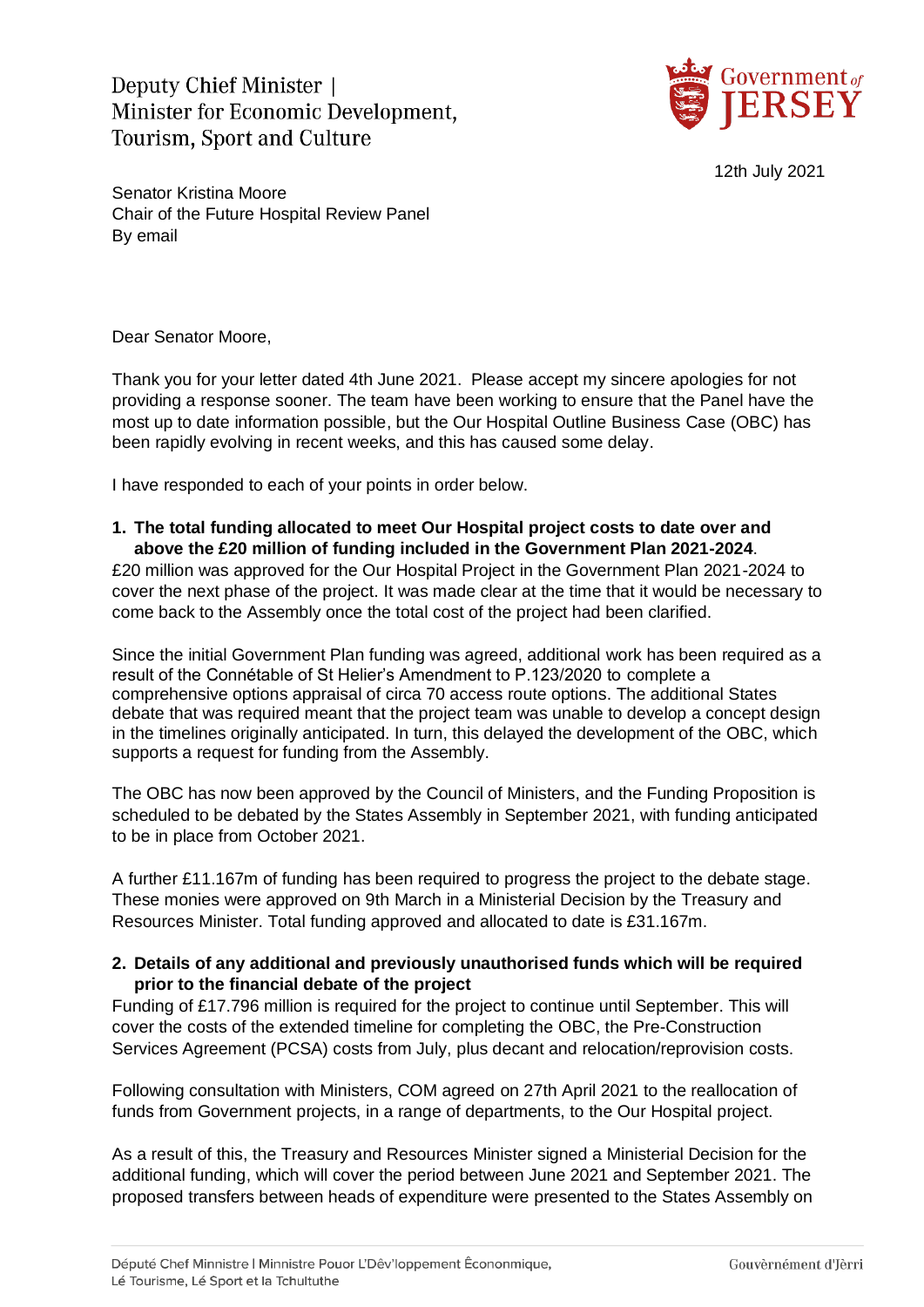9th June 2021 in a Report (R/105/2021). These transfers can only be actioned once four weeks have elapsed after the Report is presented to the States.

In accordance with Public Finance Law no expenditure can be committed unless authorised funding is available. There is no impact on the overall spend of the project.

#### **3. A breakdown of the accounts for the Our Hospital project spending to date**

| <b>Our Hospital Project</b>                 |                                               |                                                |                                                  |                                         |                                                         |                                                 |
|---------------------------------------------|-----------------------------------------------|------------------------------------------------|--------------------------------------------------|-----------------------------------------|---------------------------------------------------------|-------------------------------------------------|
| Financial Position - 31 May 2021            | <b>Annual</b><br><b>Budget 2019</b><br>£'000s | <b>Actual</b><br><b>Spend</b><br>2019<br>£'000 | <b>Annual</b><br><b>Budget</b><br>2020<br>£'000s | <b>Actual</b><br>spend<br>2020<br>£'000 | <b>Allocated</b><br>budget to<br>date<br>2021<br>£'000s | <b>Actual spend</b><br>to date<br>2021<br>£000s |
| <b>Project Team</b>                         | 200.4                                         | 200.4                                          | 1,250.0                                          | 1,184.4                                 | 799.5                                                   | 536.9                                           |
| <b>Professional and Specialist Services</b> | 298.0                                         | 298.0                                          | 4,601.3                                          | 3,198.9                                 | 2,339.2                                                 | 1,657.1                                         |
| Governance and Scrutiny                     | 1.5                                           | 1.5                                            | 179.0                                            | 17.8                                    | 30.0                                                    |                                                 |
| Contingency                                 |                                               | $\overline{\phantom{0}}$                       | 666.0                                            |                                         | 1,210.6                                                 |                                                 |
| Design Design Delivery Partner PCSA         | ۰                                             | $\frac{1}{2}$                                  | 5,000.0                                          | 6,197.2                                 | 11, 154.7                                               | 7,639.5                                         |
| <b>Site Acqusition</b>                      |                                               | $\overline{\phantom{a}}$                       |                                                  |                                         | 15,633.0                                                | 12,356.1                                        |
| <b>Total</b>                                | 499.9                                         | 499.9                                          | 11,696.4                                         | 10,598.3                                | 31,167.0                                                | 22,189.6                                        |

Table 1: Our Hospital Project total expenditure as at 31 May 2021

## **4. The interpretation of the Public Finances (Jersey) Law being applied in relation to planning and authority to spend**

Our Hospital (Phase Two) is designated as a head of expenditure in the approved Government Plan 2021-2024. The Public Finances (Jersey) Law 2019 permits certain variations to the amount approved if there is a published decision of the Minister for Treasury and Resources.

The Minister has used two of the powers available under the law to increase the Our Hospital funding so that the project can continue to the States debate of the funding proposal:

- Article 15 (allocation of funding from Reserves)
- Article 18 (transfers from other heads of expenditure). This requires affected Ministers to be consulted, and the decision must be published to the States Assembly for four weeks before it can be implemented.

### **5. The financial decision-making timelines**

In accordance with PRINCE2, the 'pre-project' stage commenced with the mandate provided by the Chief Minister's report R.54/2019 – New Hospital Project: Next Steps, published in May 2019. During this stage:

- the project team was assembled
- governance arrangements were agreed
- funding was agreed for this stage of the project
- the project product description (draft functional brief) was developed.

The concept of 'Hold Points' has been used to divide the project into management stages. At each Hold Point the PRINCE2 'Managing a Stage Boundary' process is followed and the